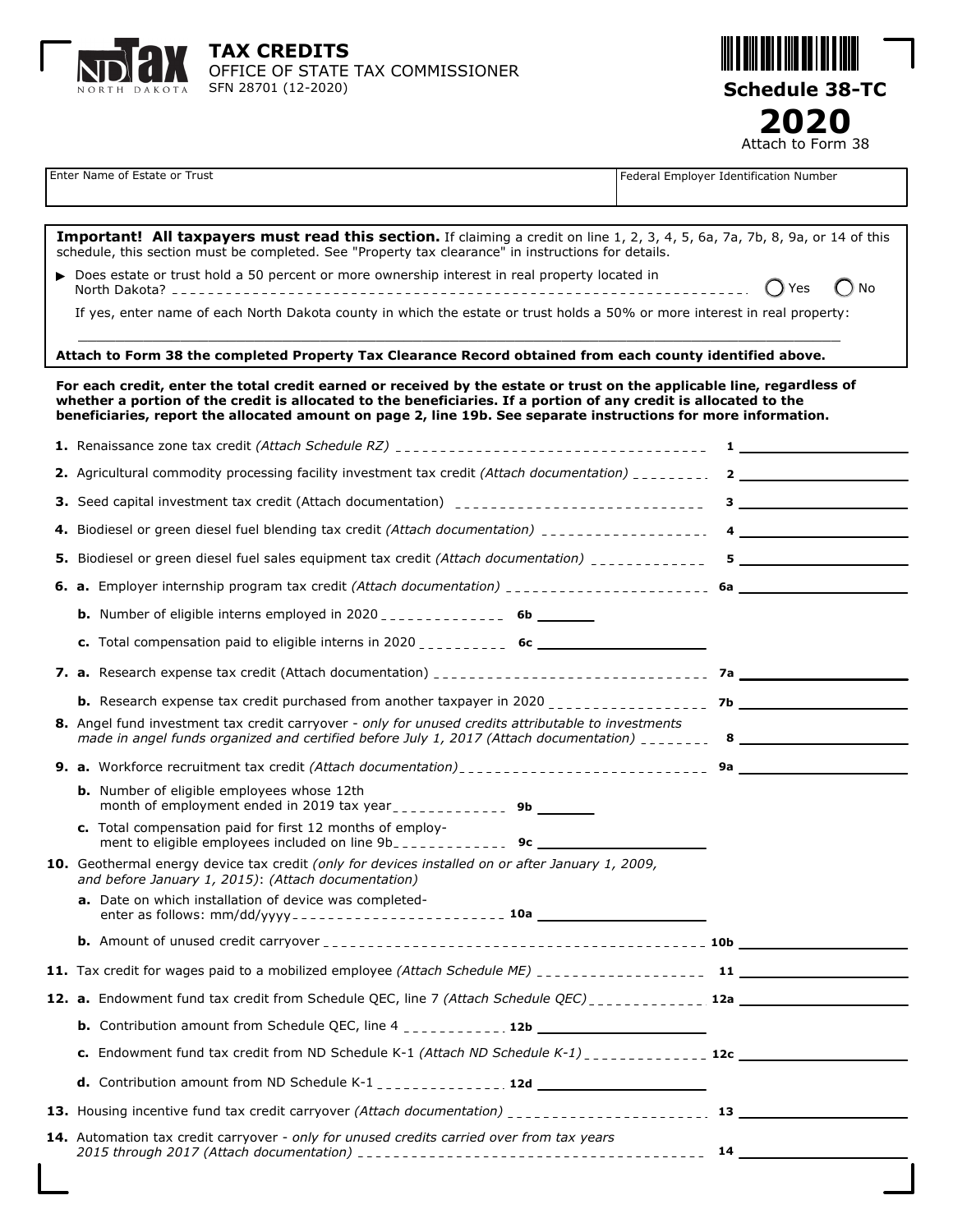# **2020 Schedule 38-TC**



SFN 28701 (12-2020), Page 2

| <b>16.</b> Nonprofit private high school contribution tax credit (Attach documentation)                                                                                                                                |  |
|------------------------------------------------------------------------------------------------------------------------------------------------------------------------------------------------------------------------|--|
| 17. Nonprofit private college contribution tax credit <i>(Attach documentation</i> ) <sub>--------------------- 17</sub>                                                                                               |  |
| <b>18.</b> Automation tax credit - only for credits attributable to purchases made after                                                                                                                               |  |
| 19. Developmentally disabled/mentally ill employee tax credit (Attach documentation) _______________ 19                                                                                                                |  |
| <b>20.</b> Add lines 1 through 6a, 7a through 9a, 10b through 12a, 12c, and 13 through $19_{\text{max}}$                                                                                                               |  |
| <b>21. a.</b> Amount of line 20 retained by estate or trust.                                                                                                                                                           |  |
| <b>b.</b> Amount of line 20 allocated to the beneficiaries.<br>Enter the amount from this line on the beneficiaries'<br>Schedule K-1 (Form 38) forms. See instructions for<br>completing Schedule K-1 (Form 38)<br>21b |  |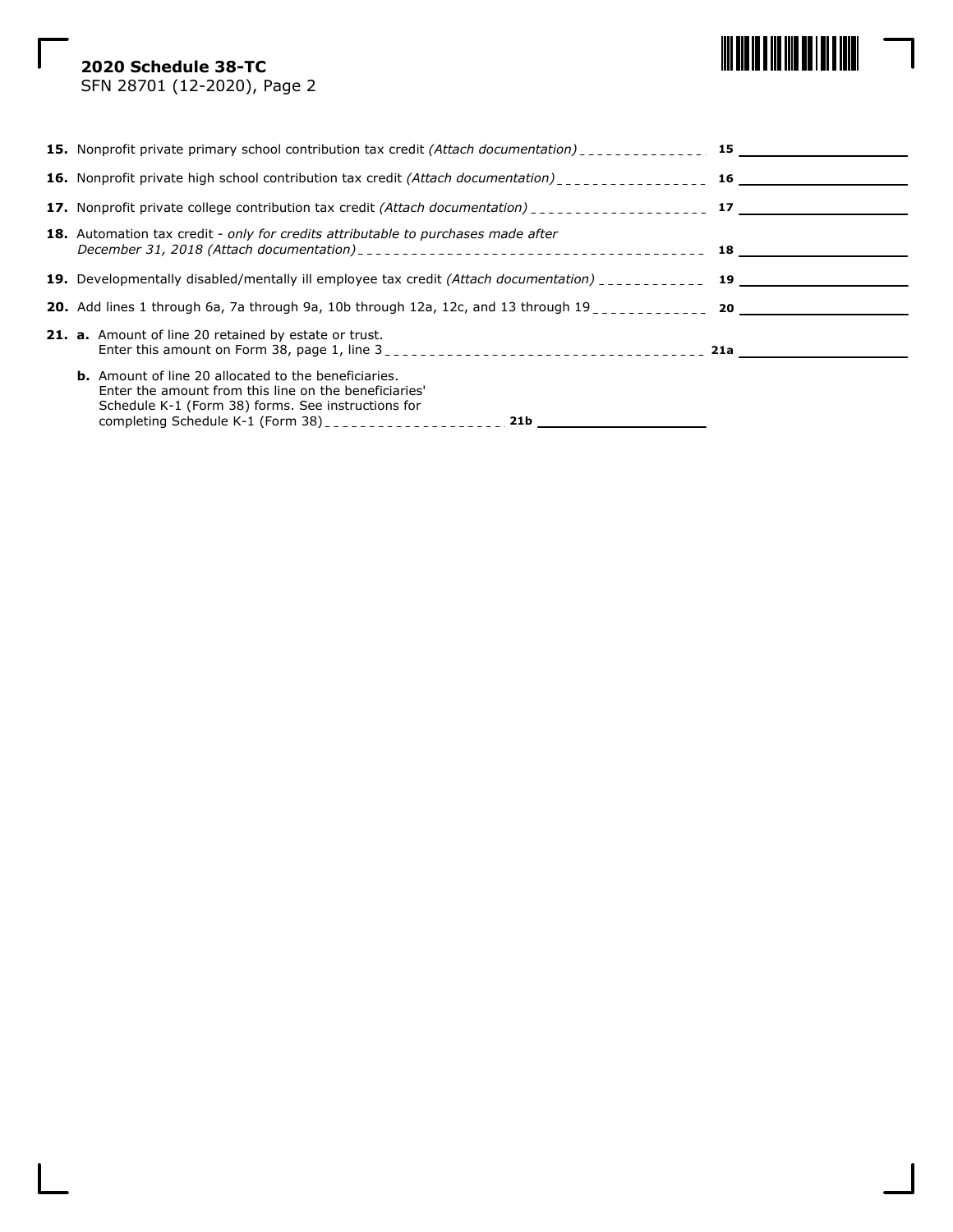# **General instructions**

If a fiduciary claims an income tax credit (other than the credit for income tax paid to another state or local jurisdiction), Schedule 38-TC must be completed and attached to Form 38.

**Supporting documentation.** If the instructions do not specify an officiallyprescribed schedule for a particular credit, a fiduciary must attach documentation to support eligibility for the credit and to show how the credit was calculated, including the use of an unused credit carried over from another tax year. In the case of a credit received from an estate, trust, partnership, S corporation, or a limited liability company treated like a partnership or S corporation, attach a copy of the North Dakota Schedule K-1.

## *Property Tax Clearance*

North Dakota Century Code § 57-01-15.1 provides that, before certain state tax incentives may be claimed, a taxpayer must obtain a property tax clearance record from each North Dakota county in which the taxpayer holds a 50 percent or more ownership interest in real property. The property tax clearance record(s) must be attached to the North Dakota tax return on which the incentive is claimed. Certain credits on this schedule are subject to this requirement. The credits subject to this requirement are identified in the box at the top of page 1 of Schedule 38-TC.

If a fiduciary is claiming any of the specified credits, the fiduciary must complete the property tax clearance section at the top of page 1 of Schedule 38-TC. If required to attach a property tax clearance record from a county, obtain it by using the form Property Tax Clearance Record, which is available on the Office of State Tax Commissioner's website.

# *Disclosure notification*

Upon written request from the chairman of a North Dakota legislative standing committee or Legislative Management, the law requires the Office of State Tax

Commissioner to disclose the amount of any deduction or credit claimed on a tax return. Any other confidential information, such as a taxpayer's name or social security number, may not be disclosed.

# **Specific line instructions**

**On lines 1 through 19, enter the total credit earned or received by the estate or trust on the applicable line, regardless of whether a portion of the credit is allocated to a beneficiary. If a portion of any credit is allocated to a beneficiary, also report the allocated amount on line 21b.**

#### **Line 1** *- Renaissance zone credit*

Enter on this line credits allowed under the North Dakota Renaissance Zone Program. For more information, see the Renaissance Zone Act Tax Incentives Guideline and Schedule RZ. **Attach Schedule RZ.**

#### **Line 2** *- Ag commodity processsing facility investment credit*

If the estate or trust made a qualified investment in a business certified for the agricultural commodity processing facility investment credit program, enter the allowable credit on this line.

The credit is equal to 30% of the total qualified investments made directly to a certified business during the 2020 tax year. Include on this line an agricultural commodity processing facility investment credit from a North Dakota Schedule K-1.

If the estate or trust is unable to use all of a credit based on investments made during the 2020 tax year, the estate or trust may carry the unused credit amount over to subsequent years' returns for up to 10 tax years.

**Unused credit carryover from a prior tax year.** Include on this line an unused credit carried over from a prior tax year.

Any unused credits based on investments made in tax years prior to 2010 are no longer allowed and may not be claimed on the 2020 tax return.

Unused credits based on investments made in tax years 2010 through 2019 are allowed on the 2020 return, subject to the annual and lifetime limitations—see below.

**Annual limit.** Of the total credits available for use on the 2020 return, including unused credit carryovers from tax years 2010 and after, no more than \$50,000 may be used on the 2020 return.

**Lifetime credit limit.** A taxpayer is allowed no more than \$250,000 in credits based on investments made in tax years 2005 and after.

**Attach a copy of the Ag Commodity Processing Facility Investment Reporting Form received from the certified business.**

#### **Line 3** *- Seed capital investment credit*

If the estate or trust made a qualified investment in a business certified for the seed capital investment credit program, enter the allowable credit on this line.

The credit is equal to 45% of the total qualified investments made directly to a certified business during the 2020 tax year. Include on this line a seed capital investment credit from a North Dakota Schedule K-1.

If an estate or trust is unable to use all of a credit based on investments made during the 2020 tax year, the estate or trust may carry the unused credit amount over to subsequent years' returns for up to 4 tax years.

**Unused credit carryover from a prior tax year.** Also include on this line an unused credit carried over from a prior tax year.

Any unused credits based on investments made in tax years prior to 2016 are no longer allowed and may not be claimed on the 2020 tax return.

Unused credits based on investments made in tax years 2016 through 2019 are allowed on the 2020 return, subject to the annual limitation—see below.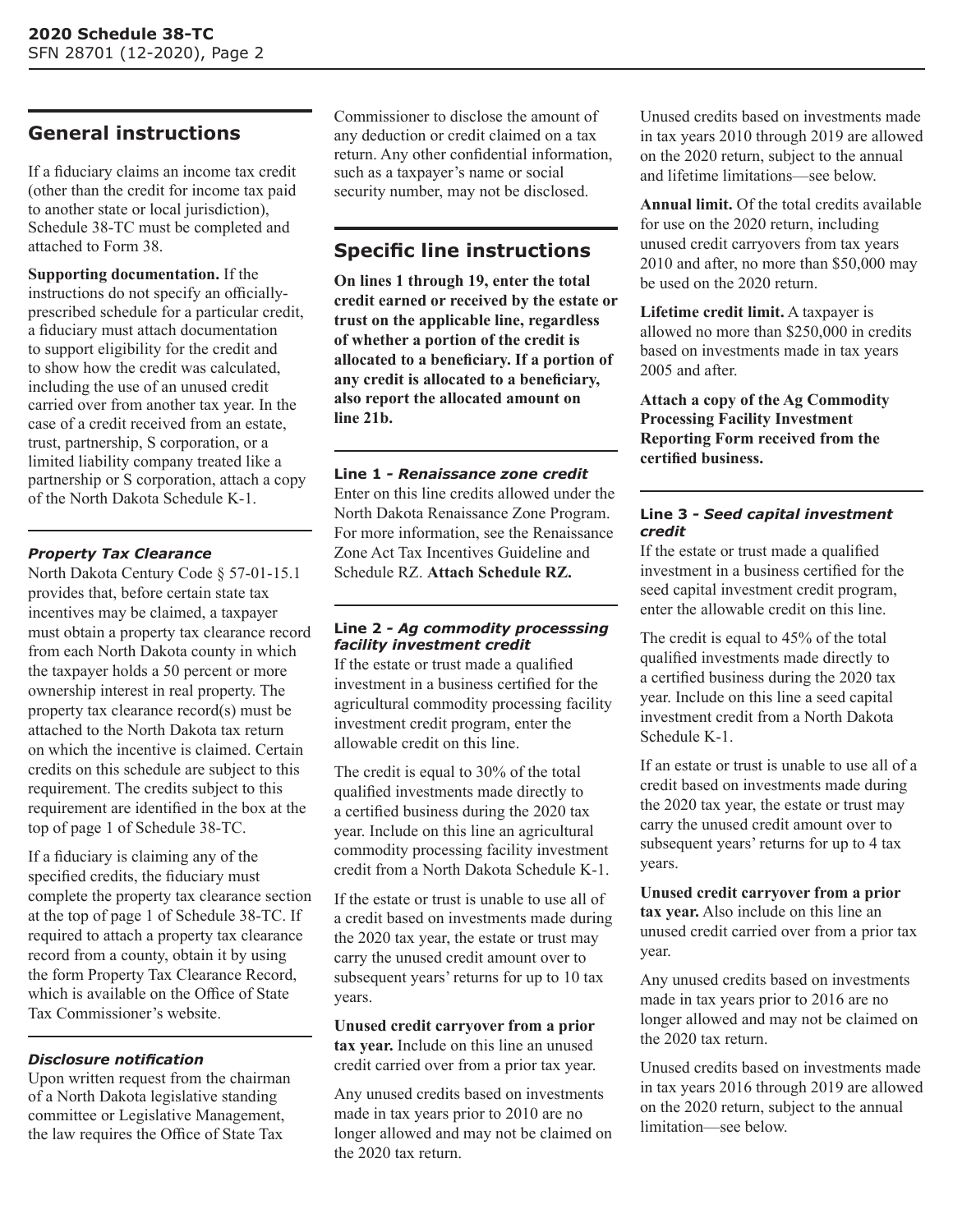**Annual limit.** Of the total credits available for use on the 2020 return, including unused credit carryovers from tax years 2016 and after, no more than \$112,500 may be used on the 2020 return.

**Attach a copy of the Qualified Seed Capital Business Investment Reporting Form received from the certified business.**

#### **Line 4** *- Biodiesel or green diesel fuel blending credit*

A tax credit is allowed to a North Dakota licensed fuel supplier (wholesaler) business that blends biodiesel or green diesel fuel in North Dakota with a minimum 5% blend ("B5") meeting ASTM specifications. The credit is equal to 5 cents per gallon blended. Enter the allowable credit on this line. Include on this line a biodiesel or green diesel fuel blending credit from a North Dakota Schedule K-1. Also include on this line an unused credit carried over from tax years 2015 and after.

The unused portion of a 2020 credit may be carried over to subsequent years' returns for up to 5 tax years.

## **Line 5** *- Biodiesel or green diesel fuel sales equipment credit*

A tax credit is allowed to a North Dakota licensed fuel seller (retailer) of biodiesel or green diesel fuel that adapts or adds equipment to the seller's facility in North Dakota to enable it to sell biodiesel or green diesel with a minimum 2% blend ("B2") meeting ASTM specifications. The credit is equal to 10% of the costs to adapt or add the qualifying equipment. The credit is allowed in each of 5 tax years, starting with the tax year in which sales of the eligible fuel begin. Eligible costs incurred before the tax year in which sales of the eligible biodiesel fuel begin may be included. Enter the allowable credit on this line. Include on this line a biodiesel or green diesel fuel sales equipment credit from a North Dakota Schedule K-1. Also include on this line an unused credit carried over from tax years 2015 and after.

The unused portion of a 2020 credit may be carried over to subsequent years' returns for up to 5 tax years. *(This 5-year unused credit carryover period applies to each of the 5 tax years in which the credit is allowed.)*

**Lifetime credit limit.** No more than \$50,000 in total tax credits is allowed for eligible costs incurred in all tax years.

#### **Line 6** *- Employer internship program credit*

A tax credit is allowed based on compensation paid to an eligible college student hired as an intern under a qualifying internship program set up in North Dakota. The credit is equal to 10% of the compensation paid during the tax year. The credit is allowed for up to 5 eligible interns in a tax year. The intern must be enrolled in an institution of higher education or vocational technical education program in a major field of study closely related to the work to be performed and must be supervised and evaluated by the employer. The internship must qualify for academic credit.

**Lifetime credit limit.** No more than \$3,000 in total tax credits is allowed for eligible wages paid in all tax years.

**Line 6a.** Enter the allowable credit on this line. Include on this line an employer internship program credit from a North Dakota Schedule K-1.

**Line 6b.** Enter the number of eligible interns employed during the 2020 tax year. *Disregard this line if the credit is from a North Dakota Schedule K-1.*

**Line 6c.** Enter on this line the total amount of wages, salaries, or other compensation paid to eligible interns employed during the 2020 tax year (as shown on their 2020 Form W-2s). *Disregard this line if the credit is from a North Dakota Schedule K-1.*

#### **Line 7** *- Research expense credit*

A tax credit is allowed for conducting qualified research activity in North Dakota. The credit is allowed on the excess of qualified research expenses over a base amount. The terms "qualified research expenses" and "base amount" have the same meanings as those defined under Internal Revenue Code § 41, except that they do not include research activity or sales outside North Dakota. The credit is equal to a percentage of the excess of North Dakota qualified research expenses over the North Dakota base amount for the tax year. On the first \$100,000 of excess North Dakota qualified research expenses, the percentage is 25%. On excess North Dakota qualified research expenses over \$100,000, the percentage is 8%.

**Alternative simplified method.** For tax years beginning on or after January 1, 2019, a taxpayer may elect to use an alternative simplified method to calculate the credit on North Dakota qualified research expenses. This election may be made regardless of the method used to calculate the federal research credit. A taxpayer may choose between the regular method and the alternative simplified method each tax year, and the method used for a tax year is binding for that tax year. If the alternative simplified method is elected, the North Dakota research credit is equal to the sum of the following amounts:

- $\cdot$  17.5% of the first \$100,000 of North Dakota alternative excess research and development expenses for the year.
- 5.6% of the North Dakota alternative excess research and development expenses in excess of \$100,000 for the year.

"North Dakota alternative excess research and development expenses" means the amount by which qualified research expenses incurred in North Dakota exceed 50% of the average qualified research expenses incurred in North Dakota for the three tax years preceding the tax year for which the credit is being determined.

If a taxpayer has zero qualified research expenses in any of the three preceding tax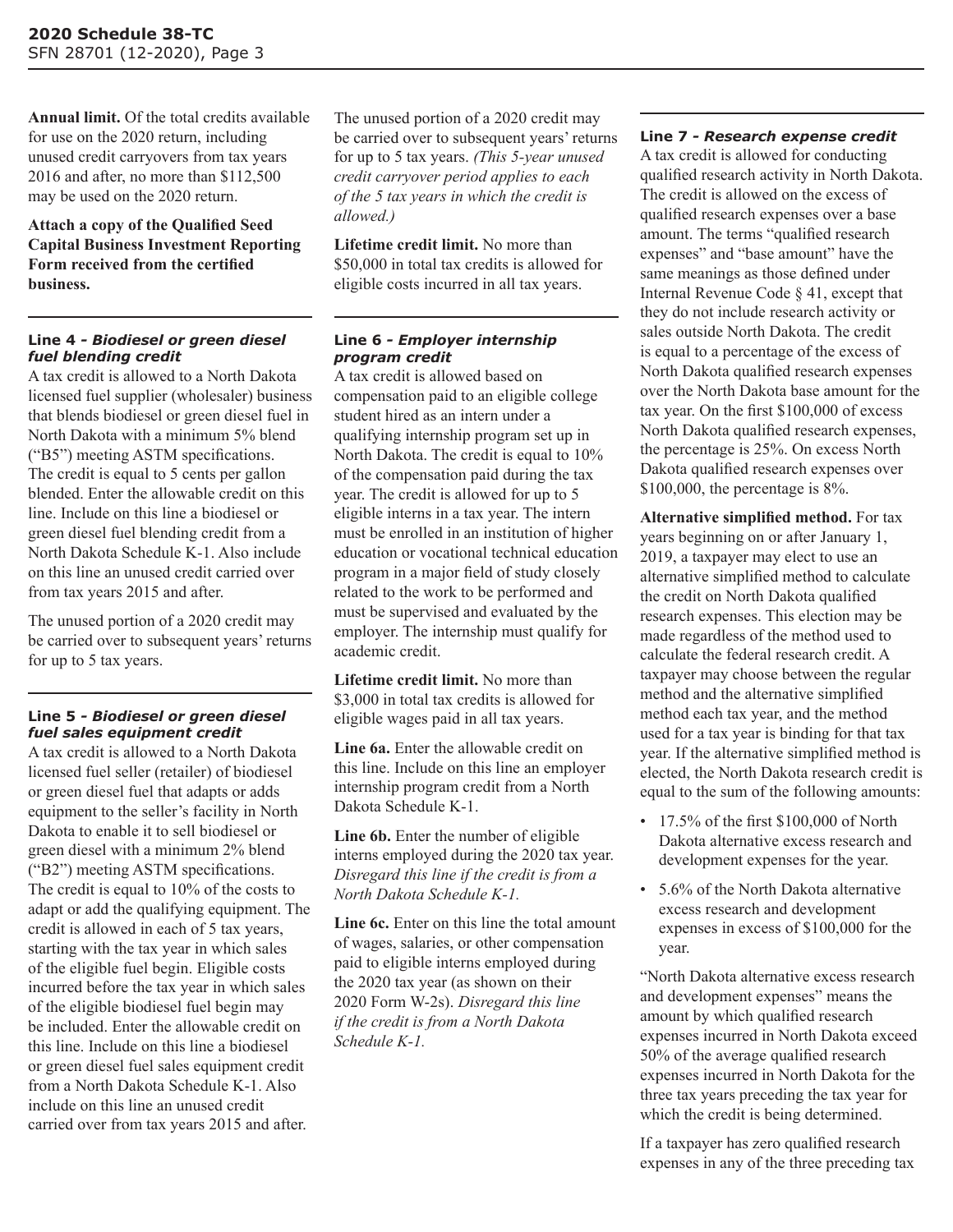years, the credit is equal to 7.5% of the first \$100,000 of qualified research expenses plus 2.4% of qualified research expenses in excess of \$100,000.

**Unused credit.** If a taxpayer is unable to use the entire credit based on qualified research during the 2020 tax year, the taxpayer must carry the unused credit back to the 3 previous tax years' returns and then forward to subsequent years' returns for up to 15 tax years. The unused credit must be carried back to the earliest tax year first, and then to each succeeding tax year.

**Election to sell, assign, or transfer unused credit.** If a taxpayer obtains certification as a qualified research and development company, the taxpayer may elect to sell, assign, or transfer unused credits to another taxpayer. For the conditions and procedures, including the reporting requirements, see N.D.C.C. § 57-38-30.5. Application for certification must be made to the North Dakota Commerce Department's Division of Economic Development and Finance (EDF).

**Line 7a.** Enter the allowable credit on this line. Include on this line a research credit from a North Dakota Schedule K-1 and an unused credit carried over from a prior tax year. *Do not include on this line any research credit obtained from another taxpayer through a sale, assignment, or transfer in 2020—report this amount on line 7b.*

**Line 7b.** Enter on this line a research credit obtained from a qualified research and development company through a sale, assignment, or transfer in 2020.

#### **Line 8 -** *Angel fund investment credit carryover*

*Important! This line is only for an unused credit attributable to investments made in angel funds organized and certified before July 1, 2017.*

Enter on this line a carryover of an unused angel fund credit that is attributable to an

investment made on or after January 1, 2013, and before July 1, 2017.

**Lifetime credit limit.** For investments made in angel funds on or after January 1, 2013, and before July 1, 2017, a taxpayer is allowed no more than \$500,000 in total credits attributable to the taxpayer's own investments and any credits the taxpayer receives from a partnership, S corporation, or other passthrough entity that invested in an angel fund.

#### **Line 9** *- Workforce recruitment credit*

A tax credit is allowed to an employer for using extraordinary recruitment methods to recruit and hire employees for hard-tofill positions in North Dakota. The credit is equal to 5% of the compensation paid during the first 12 consecutive months to the employee hired to fill a hard-tofill position. The credit is allowed in the first tax year following the tax year in which the employee completes the 12th consecutive month of employment.

To be eligible for the credit, the employer must pay an annual salary that is at least 125% of North Dakota's average wage as published by Job Service North Dakota and must have employed all of the following recruitment methods for at least 6 months to fill a position for which the credit is claimed:

- 1. Contracted with a professional recruiter for a fee.
- 2. Advertised in a professional trade journal, magazine, or other publication directed at a particular trade or profession.
- 3. Provided employment information on a website for a fee.
- 4. Offered to pay a signing bonus, moving expenses, or non-typical fringe benefits.

The employer must provide a statement to the employee hired to fill the hard-to-fill position containing the following:

- 1. Name of employer.
- 2. Federal employer identification number of employer.
- 3. Statement that employer qualifies for the workforce recruitment credit based on the employee's employment.
- 4. Amount of signing bonus, moving expense, or non-typical fringe benefit payment.
- 5. Statement that the payment of the bonus, moving expenses, or fringe benefit may be deductible on the employee's North Dakota income tax return.

If a taxpayer is unable to use all of a credit first allowed in the 2020 tax year, the taxpayer may carry the unused credit amount over to subsequent years' returns for up to 5 tax years.

**Line 9a.** Enter the allowable credit on this line. Include on this line a workforce recruitment credit from a North Dakota Schedule K-1. Also include an unused credit carried over from tax years 2015 and after.

**Line 9b.** Enter the number of eligible employees whose first 12 months of employment ended within the 2019 tax year. *Disregard this line if the credit is from a North Dakota Schedule K-1.*

**Line 9c.** For the eligible employees included on line 9b, enter the total compensation paid during the first 12 consecutive months of employment. *Disregard this line if the credit is from a North Dakota Schedule K-1.*

#### *Line 10 - Geothermal energy device credit*

Complete this line only if (1) a qualifying geothermal energy device was installed on or after January 1, 2009, and before January 1, 2015, (2) part or all of the allowable credit was retained by the estate or trust, and (3) the estate or trust is carrying an unused credit attributable to the installation over to the 2020 tax year.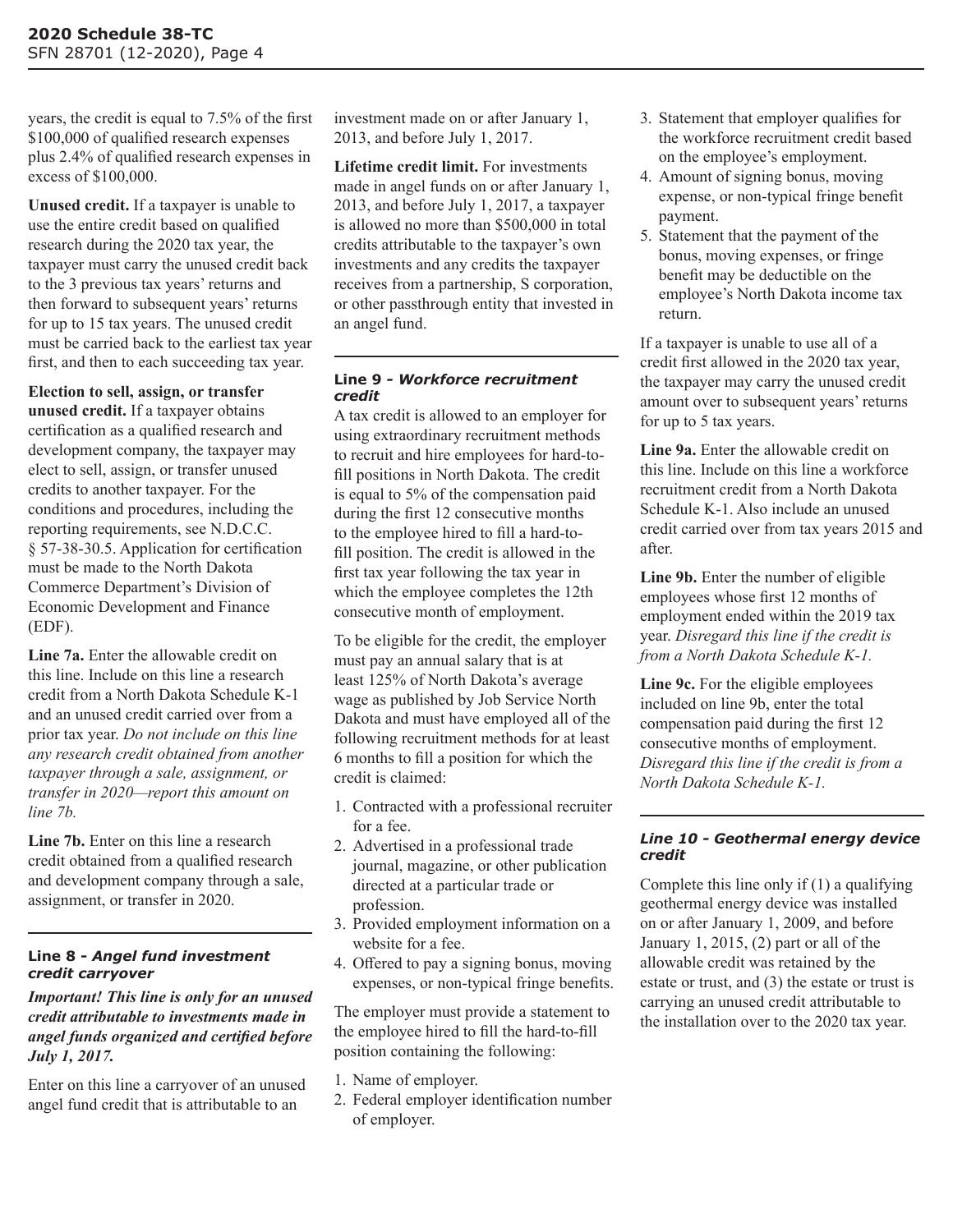# **Line 11 -** *Credit for wages paid to a mobilized employee*

Enter on this line the credit allowed for continued payment of compensation to an employee who is a member of the National Guard or Reserve while the employee is mobilized for federal active military duty during the tax year. Include on this line a credit for wages paid to a mobilized employee from a North Dakota Schedule K-1. For more information, see Schedule ME. **Attach Schedule ME.**

# **Line 12 -** *Endowment fund credit*

A tax credit is allowed for making a contribution to a qualified endowment fund. For more information, see Schedule QEC (for filers of Forms 38, 40, 58, and 60). **Attach Schedule QEC.**

*Note: If the estate or trust is carrying over an unused endowment fund credit from a prior tax year, enter it on the 2020 Schedule QEC, line 6.*

Lines 12a and 12b. Enter on these lines the applicable amounts from Schedule QEC.

**Lines 12c and 12d.** Enter on these lines an endowment credit and the related contribution amount shown on a North Dakota Schedule K-1 received from a partnership, S corporation, estate, or trust.

## **Line 13 -** *Housing incentive fund credit carryover*

Enter on this line an unused housing incentive fund credit carried over from tax years 2011 through 2016.

# **Line 14 -** *Automation credit carryover*

# *Important! This line only applies to the automation income tax credit program that was in effect for tax years 2013 through 2017.*

Enter on this line an unused automation credit attributable to qualifying purchases made in the 2015 through 2017 tax years. Do not include on this line any unused automation credit attributable to qualifying purchases made in the 2013 or 2014 tax year.

*See the instructions to line 18 for information on the automation income tax credit program in effect for tax years 2019 through 2022.*

## **Lines 15 through 17 -** *Nonprofit private school tax credits*

Tax credits are allowed for making charitable contributions to qualifying nonprofit private primary schools, high schools, and colleges located in North Dakota. A separate credit is allowed for each of the three categories of school primary school, high school, and college. For each category of school, the credit equals 50% of the contributions made to all eligible schools within the category.

## *For a list of the eligible schools within each of the three categories of schools, see the table on page 6 of these instructions.*

For an estate or trust, the rules that apply depend on whether the estate or trust acquires the credit by making a direct contribution to a qualifying school or by holding an interest in a passthrough entity that contributed to a qualifying school. A passthrough entity means an estate, trust, partnership, S corporation, or a limited liability company treated like a partnership or S corporation.

**Acquisition of credit by making a direct contribution.** If an estate or trust acquires a credit by making a direct contribution to a qualifying school, the entire credit must be allocated to its beneficiaries. Report each beneficiary's share of the allocated credit on the beneficiary's North Dakota Schedule K-1.

To qualify, a contribution must be made directly to, or specifically designated for the exclusive use of, a qualifying school.

*School network or organization.* If a contribution is made payable to the account or fund of a school network or organization that governs or benefits multiple schools, the contribution will qualify only if the estate or trust specifically designates it

for the use of a qualifying school, and the network or organization separately accounts for the funds on behalf of that school. The estate or trust must obtain a statement from the network or organization that identifies the qualifying school and the amount contributed to it. If the qualifying school falls into both the primary and high school categories, also see the next paragraph.

*Schools in both primary and high school categories.* If a contribution is made to a qualifying school that provides education in one or more grades in both the primary school category (kindergarten through 8th grades) and the high school category (9th through 12th grades), a separate credit is allowed for the portion of the contribution designated for use within each school category. The estate or trust must obtain a statement from the qualifying school or the school network or organization that identifies the qualifying school and shows the amount contributed within each category of school. If the estate or trust does not obtain a statement, one-half of the total contribution will be deemed to have been made to each category of school.

*Election.* An estate or trust may elect, on a contribution by contribution basis, to treat a contribution as having been made during the 2020 tax year if it is made on or before the due date, including extensions, for filing the 2020 Form 38. If this election is made for any contribution, attach a statement to the return containing the following:

- 1. A statement indicating that the election is being made.
- 2. Name of qualifying school.
- 3. Date of contribution.
- 4. Amount of contribution.

**Acquisition of credit by holding an interest in a passthrough entity.** If an estate or trust acquires a credit by holding an interest in a passthrough entity, the rules that apply depend on whether the estate or trust retains the credit or allocates the credit to its beneficiaries. In the case of a credit received from a passthrough entity, an estate or trust may retain part or all of the credit. If the estate or trust allocates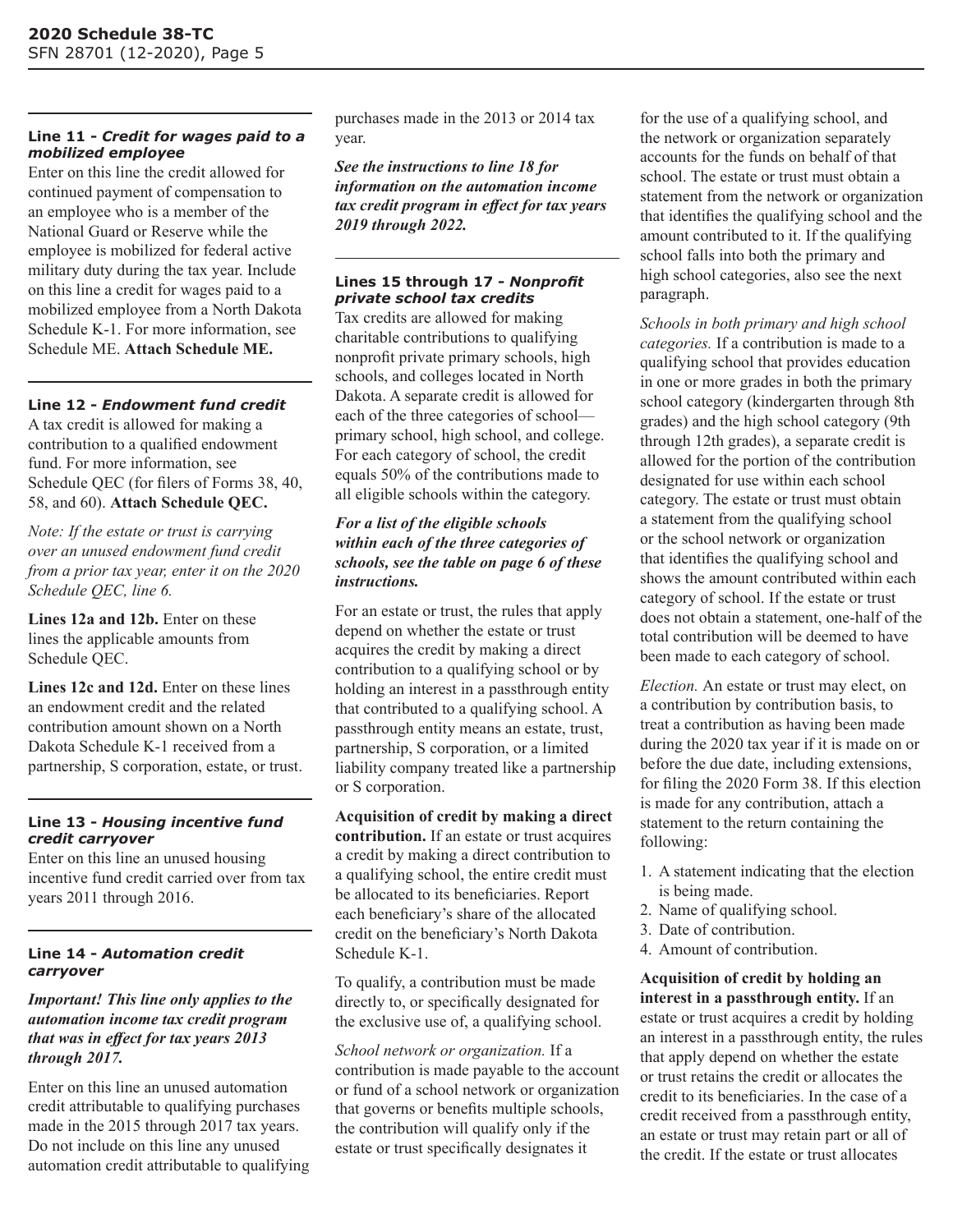any part of the credit to its beneficiaries, report each beneficiary's share of the allocated credit on the beneficiary's North Dakota Schedule K-1. If the estate or trust retains any part of the credit, the amount of the credit that the estate or trust may claim within each school category is limited to the lesser of the following amounts:

- The amount of the credit retained by the estate or trust.
- 25% of the tax on Form 38, page 1, line 1.
- \$2,500.

**Completing lines 15 through 17.** Enter the credit for each school category on the applicable line. Include both the portion allocated to the beneficiaries and the portion retained by the estate or trust. In the case of a credit received from a passthrough entity (on North Dakota Schedule K-1) that is retained by the estate or trust, only include the amount of the credit allowed after applying the limitations.

# **Line 18 Automation tax credit**

## *Important! This line only applies to the automation income tax credit program in effect for the 2019 through 2022 tax years.*

If the estate or trust qualified for the automation tax credit under N.D.C.C. § 57-38-01.36, enter on this line the amount of the credit shown on the credit approval letter issued to the estate or trust by the North Dakota Office of State Tax Commissioner. Include on this line an automation credit from a North Dakota Schedule K-1. The unused portion of a 2020 credit may be carried over to subsequent years' returns for up to 5 tax years.

#### **Line 19 Credit for hiring an individual with a developmental disability or mental illness**

A tax credit is available for employing an individual with a developmental disability or mental illness. To qualify, an employer must apply for and obtain certification from the North Dakota Department of Human Services. Vocational Rehabilitation Division, that the individual has a severe disability, is eligible for the agency's services, and requires customized employment to become employed. The credit is equal to 25% of the wages paid to the individual during the tax year, up to a maximum credit of \$1,500 per eligible employee. Include on this line a developmentally disabled/mentally ill employee credit from a North Dakota Schedule K-1. The total credit amount, including any credit from a North Dakota Schedule K-1, that a taxpayer may claim in a tax year may not exceed 50% of the taxpayer's tax liability before credits. **Attach a copy of the certification letter from Human Services. A copy of the letter is not required if the credit is from a North Dakota Schedule K-1.**